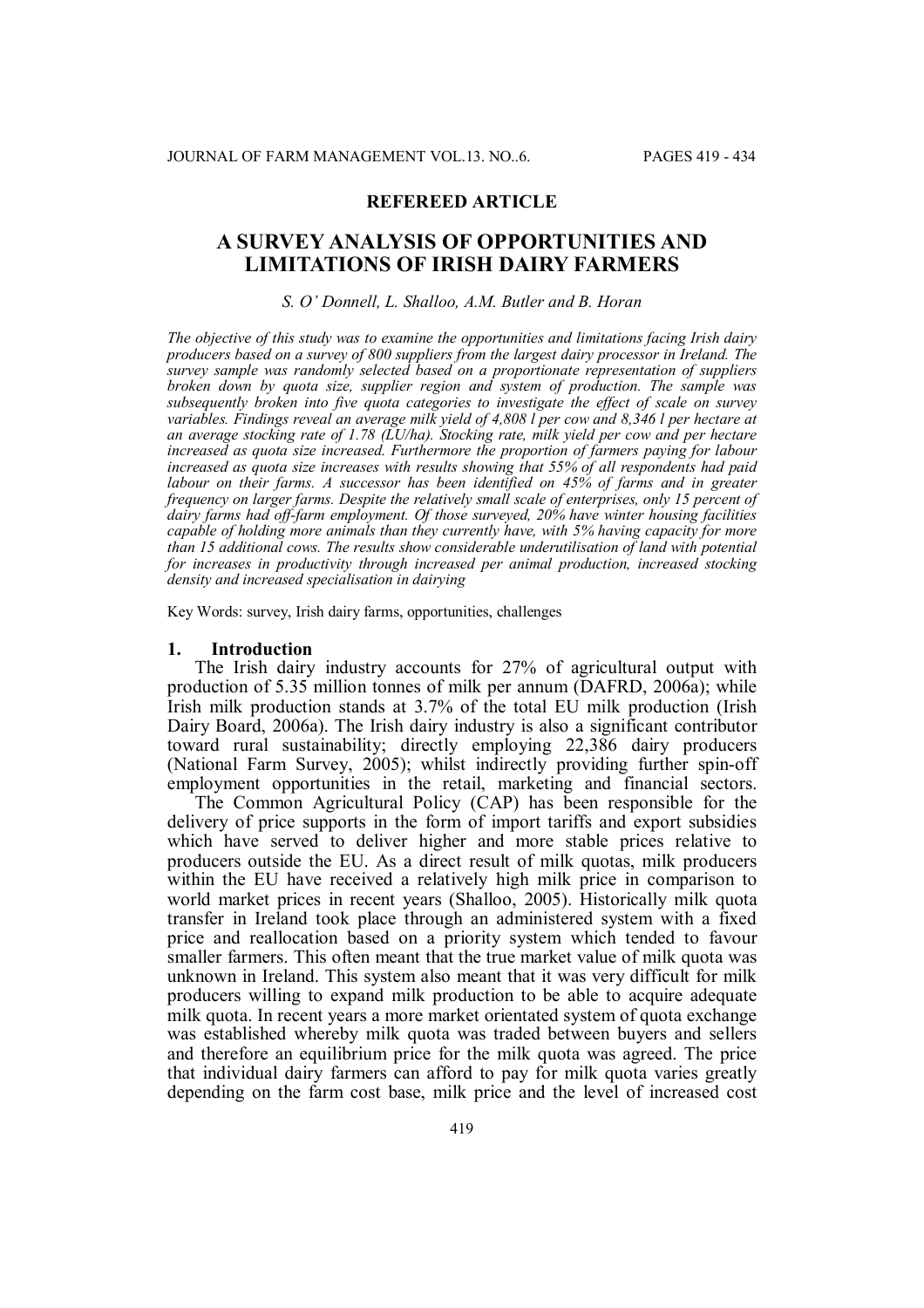incurred on the farm to facilitate the increased production (Shalloo and Dillon, 2006). Milk quota price has varied from 11 c/l to  $45c/1$  (1c = EUR0.01) across the four milk quota exchanges that have taken place in Ireland (DAFRD, 2007). Milk quotas have been widely regarded as a constraint on the EU and Irish dairy industry deterring it from exploiting the potential which exists (Hennessy, 2007; Lips and Reider, 2005). The Mid Term Review (MTR) allowed for a reappraisal of the CAP in 2008 (Health Check), where the future EU milk quota policy would be negotiated, which will lead the way to the eventual abolishment of quotas in the EU. This has generated a level of uncertainty as well as a sense of opportunity for Irish dairy producers who are currently seeking to expand production.

Labour challenges will influence future decisions for expansion at farm level on many dairy farms. In recent years the supply of agricultural labour in the Irish dairy industry has come under strong competition from the industrial and construction sectors of the economy as a result of a period of unprecedented economic growth. The average industrial wage has grown by approximately 6.6% per year in the past decade to  $\epsilon$ 31,263 (CSO, 2007b) in contrast to Farm Family Income (FFI) which has only increased by 1.7% per year (NFS, 2007). Family labour input continues to fall short of requirements across most systems and competition with non-agricultural industries continues to exert pressure on agricultural wage rates in Ireland (O'Donovan, 2008).

A key constraint to the expansion at farm level on Irish farms in particular due to grass based system is the availability of land around the milking parlour at prices that will substantiate a return from dairying (Dillon *et al*., 2006). The Irish grass based system requires land that the cows can be walked to the milking parlour in order to provide sufficient grass for the dairy herd. Land fragmentation is a feature of Irish agriculture resulting in a reduction in the potential for expansion and subsequently affecting overall farm profitability. Coupled with this agricultural land purchase has become extremely difficult as land prices in Ireland have risen in the region of 17% per annum over the last 10 years since 1995 (CSO, 2007a) making it increasingly difficult to achieve a return on the investment.

The objective of this study was to identify the opportunities, challenges and limitations of a large sample of Irish dairy farmers, through the administration of a telephone survey. A key aim of the survey was to quantify the overall potential for expansion on farms taking into consideration land, housing, successor and labour. The study also seeks to explore and identify at farm level the pertinent issues facing Irish dairy farmers in the midst of economic and policy change.

## **2. Materials and Methods**

## *2.1 Survey Method and Sample Selection*

The sample population for the survey was chosen from a proportionate representation of all milk suppliers taken from the largest dairy processor in Ireland. The sample was randomly selected based on location within the processor region, system of production and quota size. The sample was further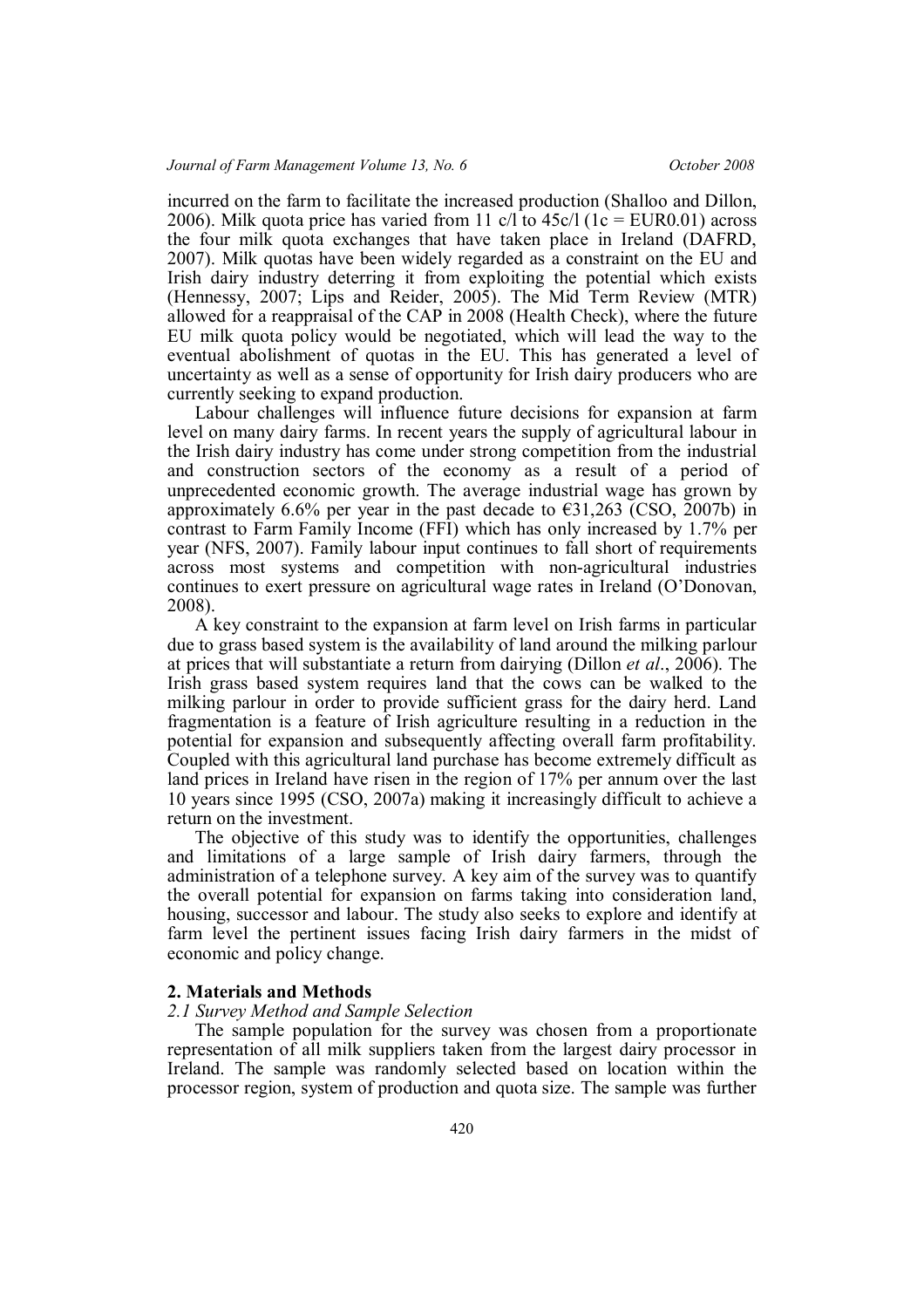subdivided into five quota categories based on quota size so as to investigate effect of scale on key variables. The sample size of 776 suppliers is representative of 16.2% of the entire processor population (n=4,806). A telephone survey was identified as the most suitable method of data collection due primarily to the large number of suppliers required to get a representative proportion of the processor population. It was anticipated that this mechanism would generate a greater response rate than that achievable through a postal or email survey and due to financial and timing constraints it would be more appropriate than a face to face interview with such a large region.

## *2.2 Survey Design*

The survey was centred on three primary sections.

1) Description of the dairy enterprise, where respondents provided data on land area and the levels of stock on the farm.

2) Details of off farm employment, hired labour and the availability of a successor were discussed.

3) Description of milking and housing facilities.

The survey contained 30 questions which were designed to create a profile of each individual farm by extracting information on livestock numbers, system of production, farm size, land accessible to the milking parlour, availability of a successor, off farm employment, labour demand and availability, education, milking facilities and winter housing facilities. The questions were predominantly close-ended and designed for the specific aim of getting the required response in the most efficient and easily understood manner.

## *2.3 Data Collection*

Cover letters along with a copy of the questionnaire were sent by post on the  $12<sup>th</sup>$  January 2007 to a total of 776 milk suppliers informing them that a Teagasc<sup>1</sup> official would be contacting them by telephone to carry out a survey. Contact by telephone call was made to the sample between Wednesday 17<sup>th</sup> January 2007 and Monday 26<sup>th</sup> February 2007. The cover letter outlined the purpose of the research, details of all collaborating organisations, the time frame in which they would be contacted and also an overview of the significance of the study. The cover letter also provided a guarantee to the supplier that all information revealed would be held in total confidence. The farmer received a copy of the questionnaire so that he could have studied the questions and be prepared prior to contact being made. The questionnaire was validated to check its feasibility and comprehensiveness by piloting the survey on a sample of 10 farmers from the same processing region. Extreme care was taken to prevent bias in the design of the questions. Attention was given to ensure questions were structured / phrased correctly and to avoid leading the respondent to a given choice.

Each survey took on average 10 to 15 minutes to complete. Once contact was made the outcome of the call was logged. In many cases an arrangement

<sup>1.</sup> Teagasc is the Irish national body providing integrated research, advisory and training services to the agriculture and food industry and rural communities.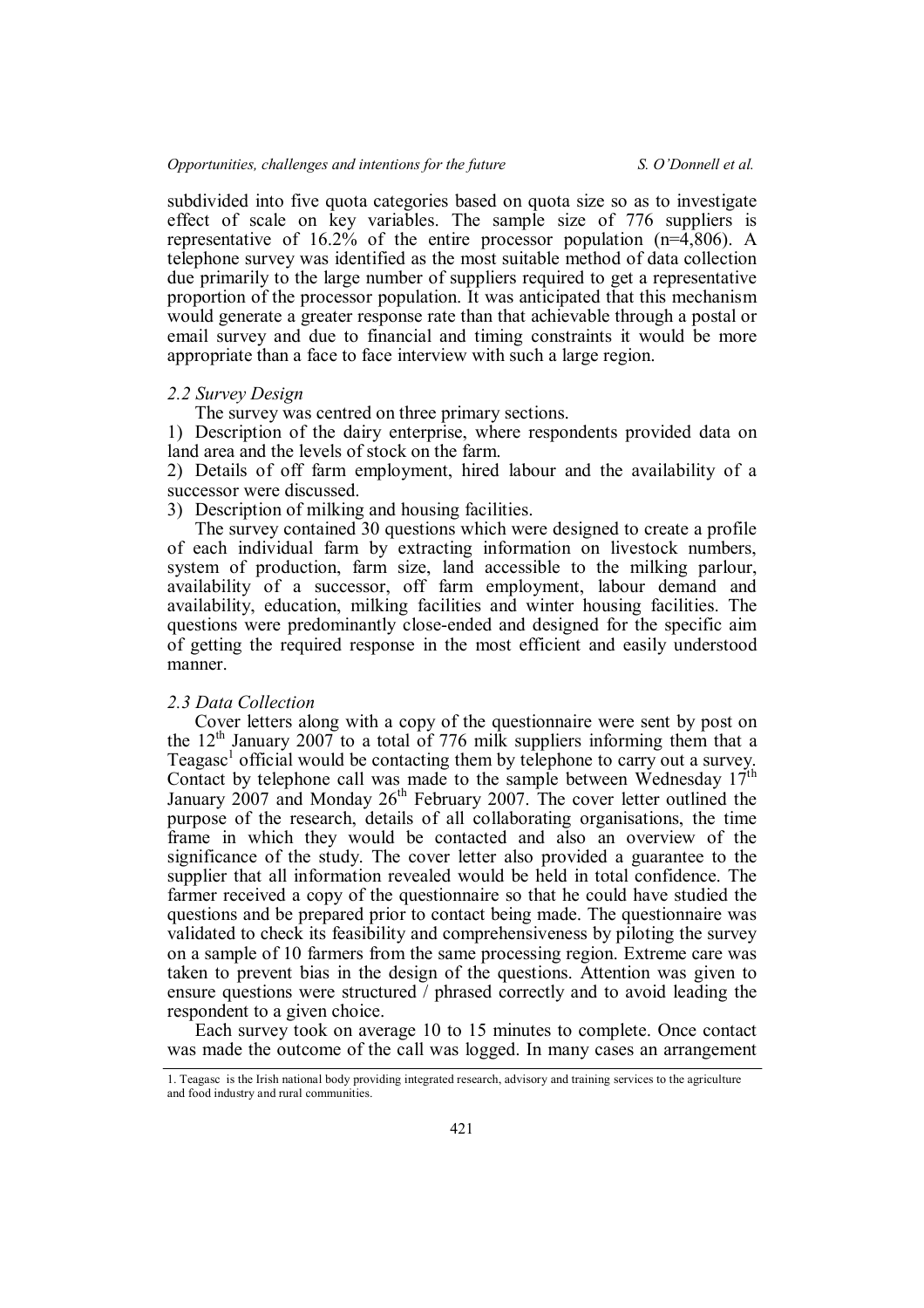to conduct the survey at a specified time as agreed between both parties. The data was inputted to an online survey software package [www.surveymonkey.com] (Bauer and French, 2006; Hestor *et al*., 2004). In this study the interviewer loaded the questionnaire data to the online survey software as the farmer responded to the survey questions. Once an individual survey was completed it could automatically be stored on the software's database.

Of the 776 suppliers in the sample, the respondent population totalled 659 which was an overall response rate of 86%. All data was transferred to Microsoft Access 2003 to derive additional variables and check data for errors.

#### *2.4 Data Handling*

A total of 30 key variables describing the existing dairy farms were created from the survey data. The survey variables included:

11 farm size descriptors: Quota category, quota 2006, quota change (1998- 2006), land area owned (around the parlour), land area rented (around the parlour), total land area fragmented, total land area rented, cows per milking unit in the milking parlour, location (branch), system of production (creamery, liquid, winter), number of parcels fragmented.

4 stock variables: cow numbers, replacements, percentage specialist (cows only), % specialist (all dairy stock).

6 infrastructural variables: age of milking facilities, age of tank, animal housing adequacy, additional cows housed with small investment, stocking rate (SR) for dairy cows on the milking platform as well as for all stock on the entire farm.

3 labour variables: paid labour (yes/no), successor (yes / no / don't know), off farm employment (yes / no).

2 productivity variables: milk production per cow and per hectare.

Data analysis was carried out using (PROC GLM) general linear model procedures of SAS. Individual quota category pairs were compared using a whole survey standard error for each variable calculated across all quota categories. Each continuous variable generated in this analysis was prescreened for normality using PROC UNIVARIATE of SAS. For binary data (tables 4 and 5) chi square analysis was performed using PROC FREQ of SAS.

## **3. Results**

## *3.1 Primary characteristics of surveyed farms*

Table 1 shows the primary farm indicators for the sample of suppliers surveyed. The total number of suppliers within the surveyed population was broken into five quota categories (Q1-Q5). The average milk quota per supplier in the sample was 305,503 l (67,201 gal) supplied by 65 dairy cows. As quota category increased, the amount of quota acquired since 1998 by each individual supplier, milk production per cow and per hectare increased. The mean quota increase across the entire sample since 1998 was 71,507 l. In general as quota size increased the level of specialisation around the milking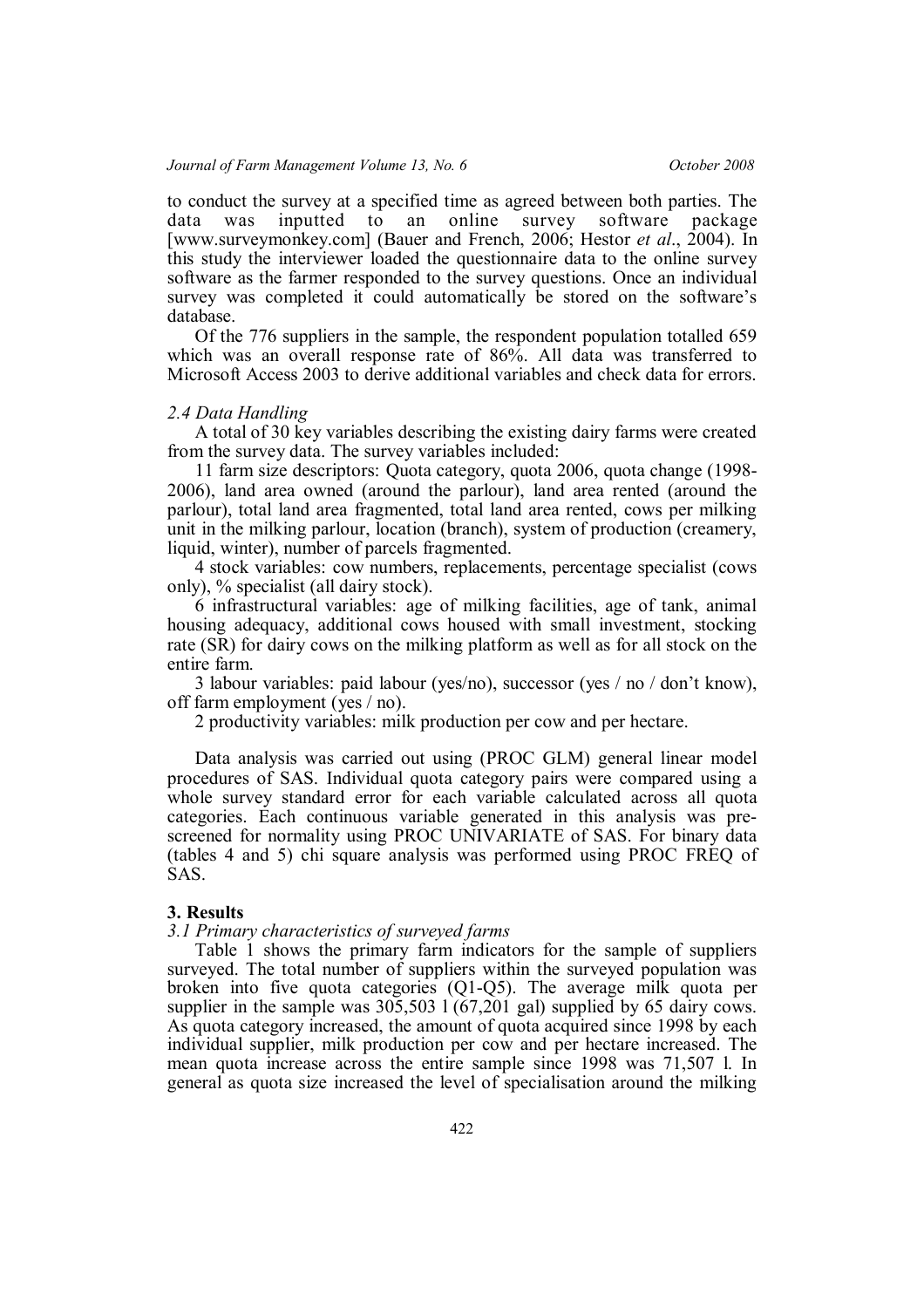*Opportunities, challenges and intentions for the future S. O'Donnell et al.*

| <b>Farm Indicator</b>                   | Q1      | Q <sub>2</sub> | Q <sub>3</sub> | Q <sub>4</sub> | Q <sub>5</sub>    | Avg.  | Std.<br>Err.  | Sig. |
|-----------------------------------------|---------|----------------|----------------|----------------|-------------------|-------|---------------|------|
| No. of Suppliers                        | 1,218   | 1,638          | 853            | 568            | 529               |       |               |      |
| Quota range (000'l)                     | $0-173$ | 173-268        | 268-360        |                | 360-454 454-2,100 | 305.5 |               |      |
| Cow(No.)                                | 40.5    | 54.9           | 68.5           | 82.8           | 123.9             | 64.6  | 3.86          | ***  |
| Quota change (l)                        | 10,671  | 71,106         | 82,608         | 99,474         | 164,889           |       | 71,50713114.0 | ***  |
| Milk production<br>(l/cow)              | 3,834   | 4,857          | 5,122          | 5,307          | 5,858             | 4,808 | 129.18        | ***  |
| Milk production<br>(l/ha)               | 5,818   | 7,898          | 8,758          | 10,109         | 13,000            | 8,346 | 4,409         | ***  |
| <sup>1</sup> Specialist dairy<br>$(\%)$ | 74      | 80             | 79             | 81             | 83                | 79    | 0.16          | **   |
| <sup>2</sup> Specialist cows<br>$(\%)$  | 60      | 64             | 63             | 65             | 66                | 63    | 0.015         | ns   |
| <sup>3</sup> Dairy cow SR<br>(LU/ha)    | 1.60    | 1.67           | 1.78           | 1.96           | 2.33              | 1.78  | 0.093         | ***  |
| <sup>4</sup> All stock SR<br>(LU/ha)    | 1.82    | 1.95           | 2.10           | 2.36           | 2.84              | 2.09  | 0.135         | ***  |
| $5$ Total farm SR<br>(LU/ha)            | 1.29    | 1.49           | 1.67           | 1.71           | 1.86              | 1.54  | 0.056         | ***  |

*Table 1. Effect of quota size on key characteristics for the farms.*

 $1$  Dairy cows and replacement heifers as a % of the total farm livestock

<sup>2</sup> Dairy cows only as a % of the total farm livestock

<sup>3</sup> Stocking rate adjacent to milking parlour for cows only 4

Stocking rate adjacent to milking parlour for all dairy stock

<sup>5</sup> Stocking rate for total farm stock on total land area farmed

platform in terms of all dairy stock (specialist dairy %) and cows (specialist cows %) increased. This suggests that a greater proportion of smaller farms have substantial levels of stock from the beef enterprise on their existing milking platforms and also suggests greater potential for expansion. The average SR for milking cows (Dairy cow SR) around the milking platform was 1.78 LU/ha which increases as quota size increases. This stocking rate emphasises the number of cows around the milking platform and is the real indicator of the potential to increase cow numbers. When dairy replacement stock (All stock SR) is included, the SR around the milking parlour increases to 2.09 LU/ha and again this increased as quota category increased. The total farm SR for all farm stock on the total land area (milking platform and fragmented) was 1.54 LU/ha which would suggest that the stocking intensity on the external platforms was substantially lower than on the milking platform.

The total land area around the milking platform was 38.8 ha. The average land area owned around the milking platform for the sample was 35.9 ha while the amount rented around the milking platform was 3.0 ha (Table 2). This suggests a very high level of land ownership of the dairy farmers surveyed. The average area of the land that was outside of the milking platform was 25.7 ha divided across 1.56 land parcels.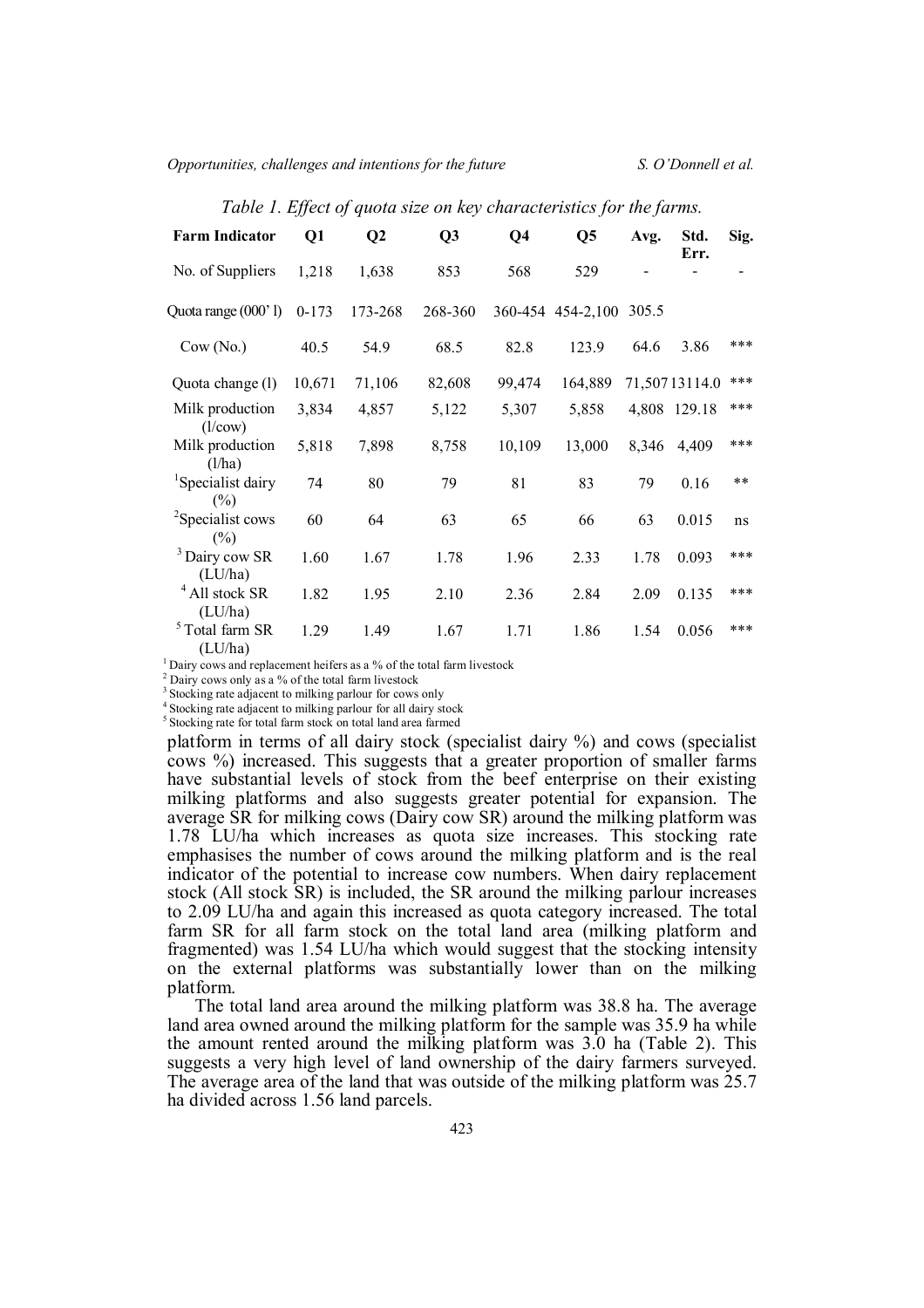*Table 2. A description of the scale and distribution of lands farmed across five*

| <b>Quota Category</b>                  | 01   | O <sub>2</sub> | $\overline{O3}$ | <b>O4</b> |      |      | Q5 Avg. Std. err. Sig. |     |
|----------------------------------------|------|----------------|-----------------|-----------|------|------|------------------------|-----|
| Total area farmed (ha)                 | 51.0 | 57.1           | 66.5            | 76.9      | 98.3 | 64 1 | 8.768                  | *** |
| <sup>1</sup> Milking platform (ha)     | 27.1 | 35.6           | 43.8            | 46.2      | 55.9 | 38.8 | 5.15                   | *** |
| <sup>2</sup> Fragmented area (ha)      | 23.9 | 21.5           | 22.7            | 30.7      | 42.4 | 25.7 | 8.734                  | *** |
| <sup>3</sup> Milk. platform owned (ha) | 25.5 | 33.2           | 38.9            | 43.7      | 55.0 | 35.9 | 5.67                   | *** |
| $4$ Milk. platform rented (ha)         | 1.6  | 24             | 4.9             | 2.5       | 59   | 3 O  | 2.30                   | *** |
| Land Parcels (No.)                     | 1.6  | 13             | 1.6             | 1.7       | 2.2  | 1.56 | 0.144                  | *** |

*quota categories.*

<sup>1</sup> Milking platform is all land adjacent to the milking parlour

<sup>2</sup> Fragmented area is land that is not accessible to dairy cows

<sup>3</sup> Land area around the milking platform that is owned

<sup>4</sup> Land area around the milking platform that is rented

## *3.4 Farm Successor*

On 45% of farms surveyed a successor has been identified while 25% have no successor and a further 30% were unsure at the time. As quota size increases so too does the proportion of farmers within each quota category that have a successor identified. Of the farms that have a successor identified 40.9%, 50% and 56.5% are in Q1, Q3 and Q5 respectively. Conversely larger farms were less likely to not have a successor identified; with 34.1%, 21.2% and 14.5% of those farms having no successor in Q1, Q3 and Q5 respectively. Neither quota size, land area farmed, milk production or stocking rate differed significantly with successor status. Level of dairy specialisation was significantly lower ( $P=0.08$ ) on farms with an identified successor ( $61\%$ ) specialisation) compared to those with definitely no successor or where no successor had been identified as of yet (64 and 63%, respectively).

### *3.5 Milking and winter facilities*

Information was gathered regarding milking facility type, age, and number of units (Table 5). Parlour type did not differ with quota size with 86% of parlours of herringbone swing over design. The average number of units on farms was 7.8 with on average 8.3 cows per unit. The average age of milking facilities was 16.1 years. As expected a positive relationship exists between the number of units in the parlour and quota size with 6.2, 7.5, 8.2, 8.8 and 10.3 units in the parlour for Q1, Q2, Q3, Q4 and Q5 respectively. The number of cows per unit was also influenced by quota size with 5.8, 7.2, 7.8, 8.6 and 10.1 cows per unit for Q1, Q2, Q3, Q4 and Q5, respectively. This would suggest a greater use of capital resources on the larger farms.

Farmers were requested to express their opinions on their winter housing facilities in terms of current capacity to cater for the levels of the stock on the farm. Table 5 classifies winter housing facilities in terms of current capacity to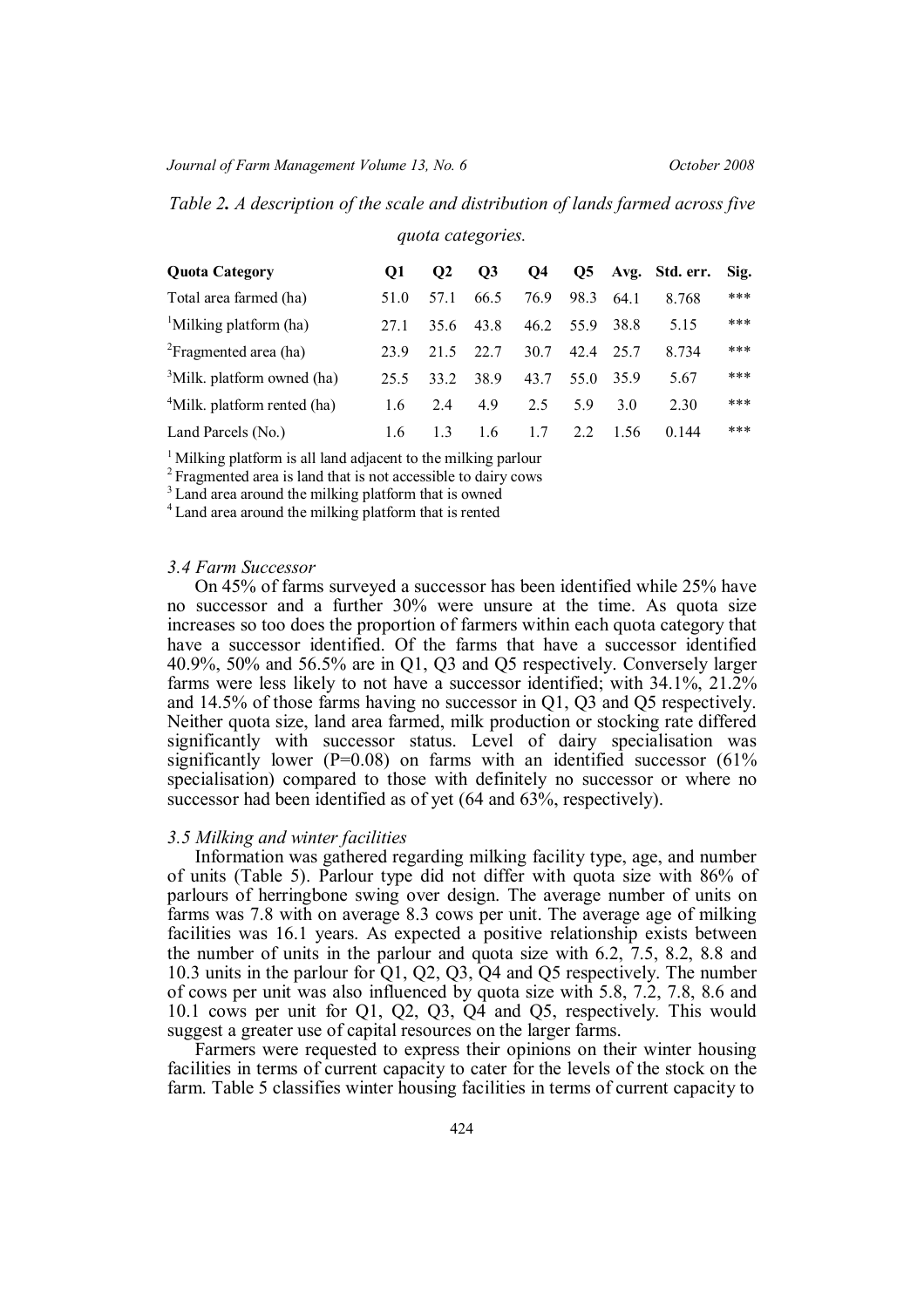| Labour Status                                                                                                       |                |                 | Paid Labour    |                                                         |                | quota categories. |                | No Paid Labour |                      |                  |           |       |               |
|---------------------------------------------------------------------------------------------------------------------|----------------|-----------------|----------------|---------------------------------------------------------|----------------|-------------------|----------------|----------------|----------------------|------------------|-----------|-------|---------------|
| Quota Category                                                                                                      | $\overline{5}$ | $\infty$        | $\overline{Q}$ | $\beta$                                                 | $\overline{O}$ | $\overline{Q}$    | $\overline{O}$ | $\overline{Q}$ | $\breve{\mathbf{C}}$ | $\overline{Q}$ 5 | Std. Err. | HL    | H. L*Qcat     |
| Quota 2006 (l)                                                                                                      |                | 148,962 255,298 |                | 338,605 420,816 720,120 140,787 245,796 326,117 415,564 |                |                   |                |                |                      | 558,525          | 16342     |       | $***$         |
| Cow (No.)                                                                                                           | $\frac{1}{4}$  | 56              | 30             | 85                                                      | 134            | 35                | 51             | 64             | 79                   | 100              | 4.489     | $***$ | $\frac{*}{*}$ |
| Land area (ha)                                                                                                      | 27             | 37              | 45             | 49                                                      | 67             | 25                | 34             | 42             | 45                   | 47               | 7.654     | $***$ | ∗             |
| Milk yield (Vcow)                                                                                                   | 3,731          | 4,706           | 5,010          | 5,178                                                   | 5,707          | 3,948             | 5,007          | 5,231          | 5,432                | 6,056            | 172.29    | $***$ | ns            |
| Milk yield (l/ha)                                                                                                   | 6,113          | 7,564           | 8,586          | 9,883                                                   | 12,479         | 5,772             | 8,263          | 8,960          | 10,367               | 14,204           | 601.78    | $***$ | ns            |
| SR (LU/ha)                                                                                                          | 1.64           | 1.84            | 1.97           | 2.01                                                    | 2.03           | 1.55              | 1.60           | 1.71           | 1.91                 | 2.33             | 0.124     | ***   | ns            |
| <sup>3</sup> Specialist cows<br>$\mathcal{E}$                                                                       | $\mathcal{S}$  | 89              | 65             | 2                                                       | 2              | $\mathcal{O}$     | 65             | 63             | $\delta$             | $\Im$            | 0.024     | ⊁     | ns            |
| <sup>3</sup> Proportion of dairy cows only (LU)<br><sup>2</sup> Production per hectare<br><sup>1</sup> Hired labour |                |                 |                | as a % of the total farm livestock (LU).                |                |                   |                |                |                      |                  |           |       |               |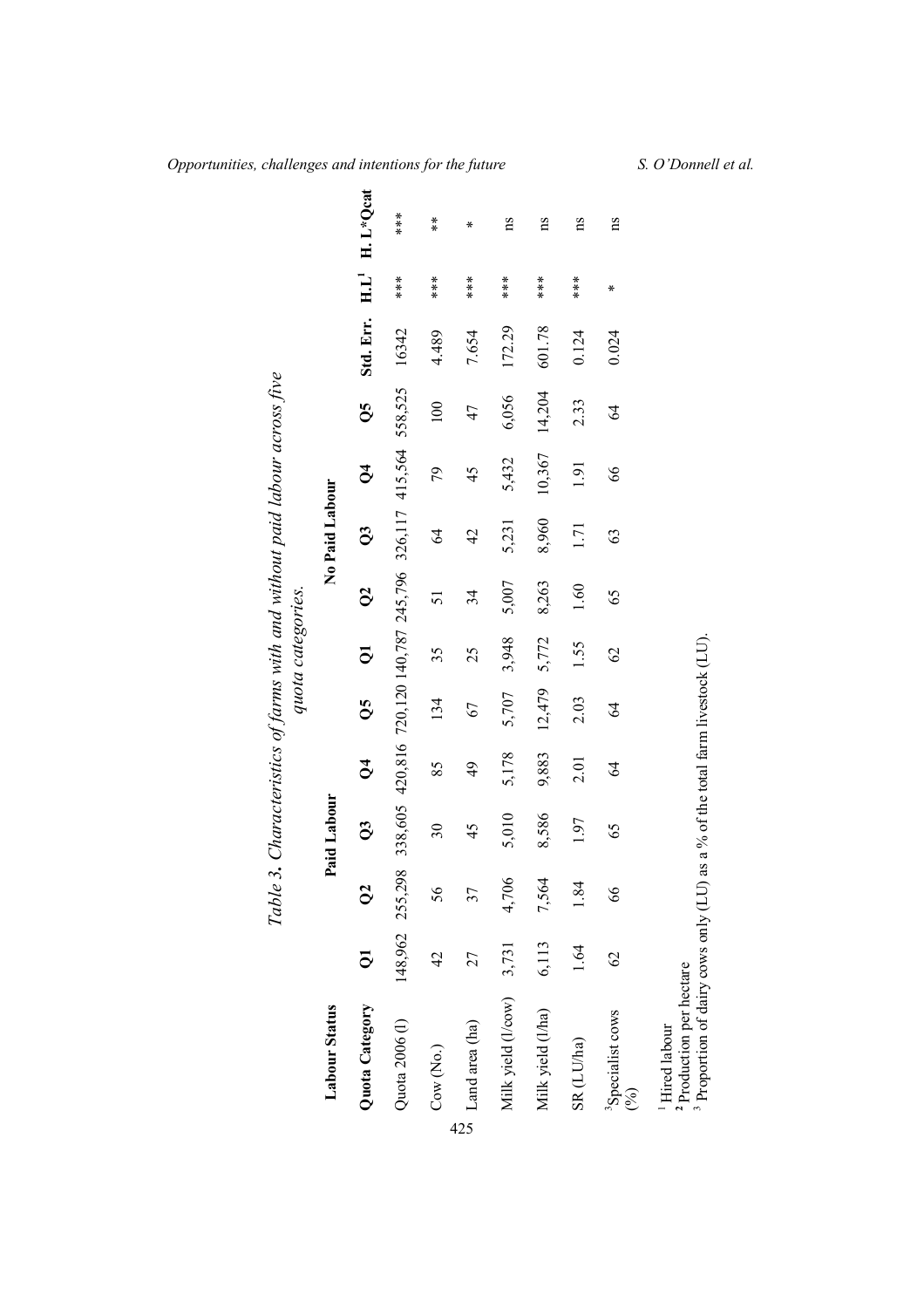*Journal of Farm Management Volume 13, No. 6 October 2008*

| Annual Labour cost $(\epsilon)$ | Q1 | $\mathbf{Q2}$ | <b>O3</b> | <b>O4</b>     | Ο5 | Avg. |
|---------------------------------|----|---------------|-----------|---------------|----|------|
| $0 - 65,000\,(%)$               | 75 | 67            | 62        | 49            | 12 | 56   |
| $5,001 - 615,000$ (%)           | 17 | 22            | 30        | 24            | 21 | 23   |
| $15,001 - \text{£}25,000$ (%)   | 6  | 6             | 8         | 20            | 25 | 12   |
| $25,001 - 635,000$ (%)          | 0  |               | $\theta$  | $\rightarrow$ | 21 | 6    |
| $≥$ €35,001 (%)                 |    | $\theta$      | $\theta$  |               | 21 | 4    |

*Table 4. The influence of quota category on annual labour costs*

cater for stock across quota categories. Quota category had a significant influence on housing capacity with greater number of respondents indicating there housing as adequate within larger quota categories. Fifty four per cent of the total sample of respondents claimed that their existing facilities were 'adequate' to house current cow numbers with a further 26% describing their current facilities as 'less than adequate'. Fifteen per cent of respondents revealed that they had capacity to house between 15 to 30 more cows while the remaining 5% had capacity for 30 or more cows on the farm.

#### **4. Discussion**

## *4.1 Survey Methodology*

Telephone surveys have been shown to allow a large sample to be interviewed and positive response rates to be achieved, providing reliable and accurate results (NBRI, 2007). The average quota size (305,5031), SR (1.78LU/ha), milk production per cow (4,805 l) and herd size (65 cows) for this survey sample are very similar to figures published for the national population of specialist dairy farmers (National Farm Survey, 2007) indicating a close fit between survey sample and the national population. Results from the survey show that stocking rates and productivity per hectare while representative of current national data (Boyle *et al*., 2002; O'Donovan, 2008) are also comparatively low relative to internationally observed levels (Dillon *et al*., 2005).

### *4.2 Productivity indicators*

As observed in this survey, dairy production in Ireland is characterised by relatively small farms and herd sizes, small quota sizes and modest levels of milk production per cow when compared with other countries (Eurostat, 2007; IFCN, 2006). Irish dairy production is similar to that of the New Zealand model whereby a large proportion of the cows diet is made up of grazed grass which is the most cost efficient feed available, therefore providing Ireland with a natural competitive advantage when compared with other EU producers who operate a more high cost concentrate system. This system results in low cash costs when compared to EU competitors, however due to low output per hectare and per farm when compared on total economic costs the competitive advantage of Irish dairy farmers is substantially lower (Thorne 2006, Boyle 2002)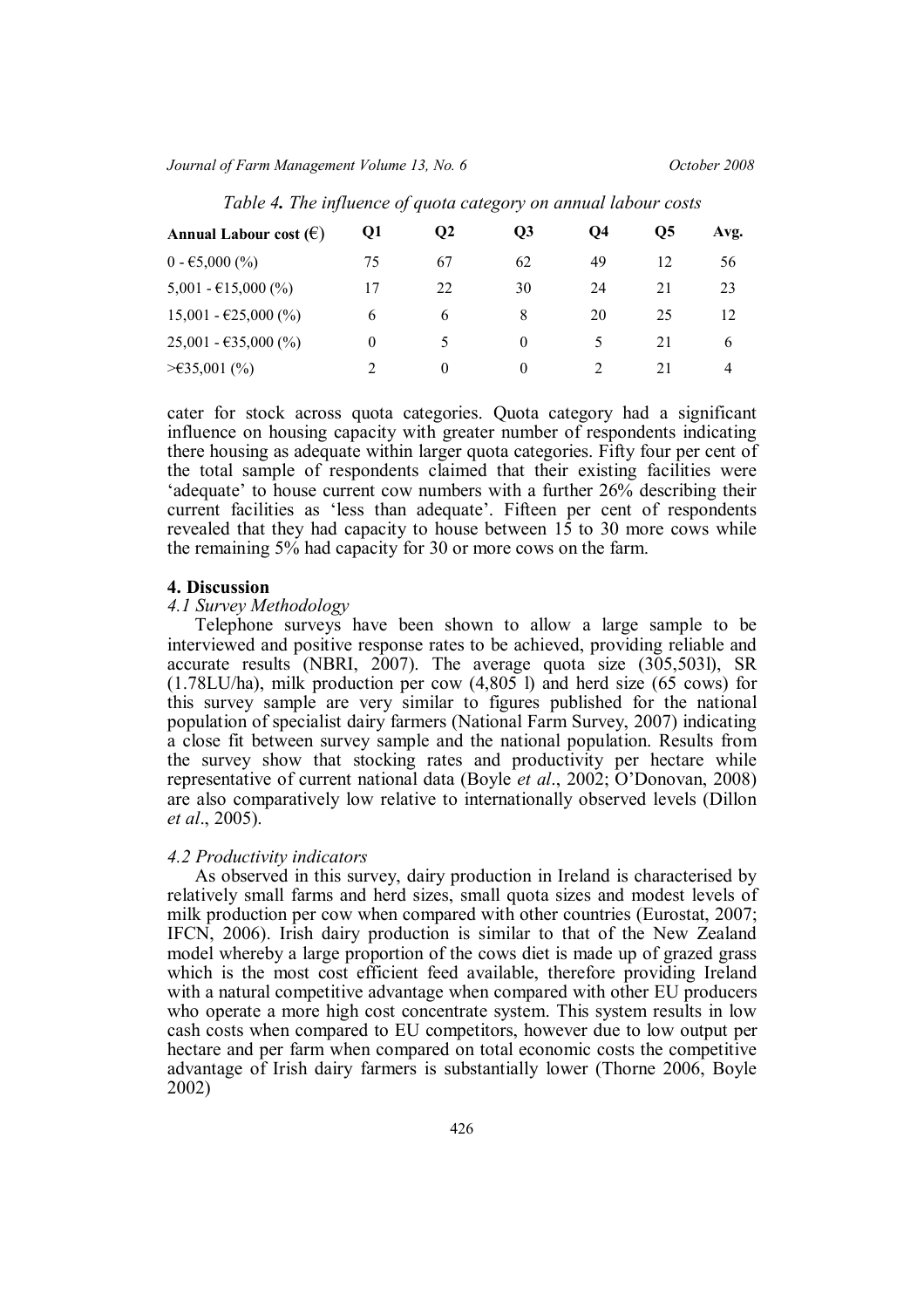The results of this survey indicate the large potential for increased milk production at farm level in Ireland in a post quota environment. Similar studies have also highlighted the potential that exists in Irish dairy production in a post quota environment. Lips and Reider (2005) found that the potential for increased in milk production post milk quotas was comparatively greater in Ireland (38.6%) relative to the average of all EU member states (2.9%).  $FAPRI<sup>2</sup>$  (2006) projected that the level of milk output from Irish dairy farms would double following the removal of EU milk quotas. According to Boyle *et al*., (2002) the high potential for expansion on Irish dairy farms relates to the extensive nature of current production systems and comparative financial efficiency of milk production relative to other EU countries.

In comparison to the average milk production per ha observed in the survey (8,346 l), milk production experiments in Ireland have realised 15,000 litres/ha within Irish pasture-based systems (Shalloo *et al*., 2004b; Horan *et al*., 2005). The difference can be made up primarily by increasing the stocking rate at farm level while maintaining a similar amount of grass in the diet of the cow. Ireland's favourable climate for grass growth ensures that 2.6 to 3.0 cows per hectare can be sustained (Shalloo *et al*., 2007), while maintaining similar amounts of grazed grass in the diet. The average specialist dairy farmer utilises 7 tonnes DM of grazed grass while research from Irish commercial dairy farms have recorded grass utilisation of  $11 - 14$  tonnes DM varying by region (Brereton, 1995). The vast majority of the additional feed required in expanding dairy herds will come from increased grass production and utilisation. Therefore the additional feed costs with increased stocking rate and production per hectare would be marginal when compared to the increased output. This would result in only minor increases in cash costs while at the same time substantially reducing the total economic costs.

## *4.3 Land Fragmentation*

This study has shown that considerable levels of land fragmentation are prevalent with Irish specialist dairy farms. When EU milk quotas are abolished it is generally accepted that the next most limiting factor to increased milk production on dairy farms in Irish grass based systems is grazing land availability (Dillon *et al*, 2006). Studies on the impact of land fragmentation have shown that it can have a negative effect on technical efficiency leading to inefficient use of resources in agriculture and increased costs (Jha *et al*, 2005). Solutions to the issue should be considered such land swaps as based on the Dutch system (Carsjens and van der Knaap, 2001) or the relaxation of legislation to allow leasing or renting of land where farmers can commit to an agreement on land acquisition (Van Hung, 2007). Farmers will have to increase the amount of dairy stock around the milking platform while simultaneously consider maximising the utilisation of fragmented lands for such tasks as rearing replacements, crops and rearing of stock from the other enterprises. This survey has shown a substantial degree of fragmentation on dairy farms with an average 1.61 parcels per farm. Figures from the CSO (2000) reveal that 28% of Irish farms are contained within a single parcel,

<sup>2.</sup> Food and Agricultural Policy Research Institute.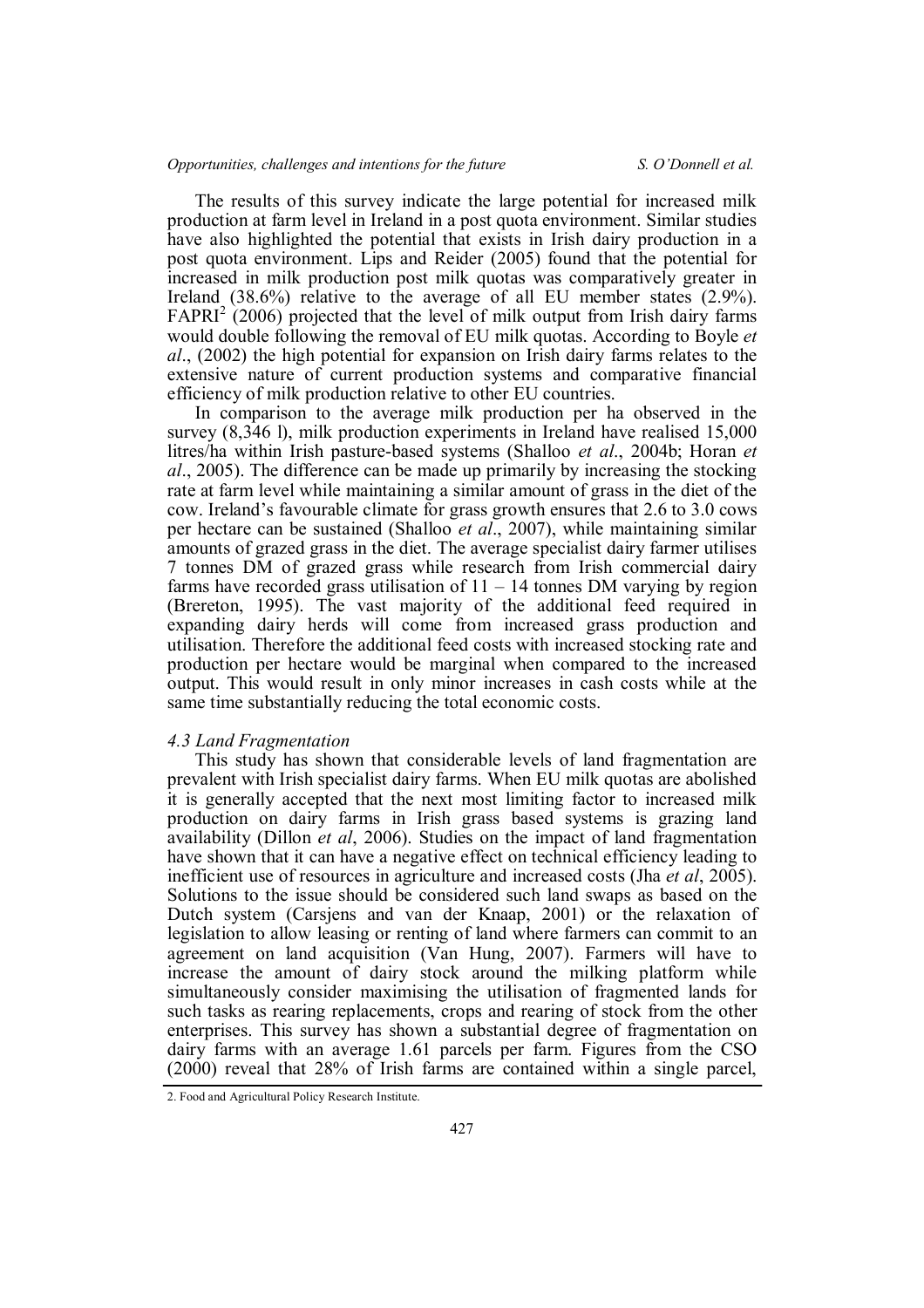while 29% have four or more parcels. The average land area fragmented across the sample was 25.7 (ha) and this represents on average 40% of the total land area.

### *4.4 Expansion*

Dairying is the most profitable enterprise within the Irish agricultural sector. Comparative data from the NFS (2007) shows that the average incomes from dairying, cattle rearing, tillage, and sheep enterprises were  $\epsilon$ 36,221,  $€8,291, €28,536$  and  $€11,902$  respectively. As the Single Farm Payment is fully decoupled from production in Ireland it is possible for dairy farmers to drop unprofitable enterprises and to concentrate on increased milk output. Therefore it is anticipated that there will be an increase in milk output on existing dairy farms if the restrictions of milk quotas were removed given the current levels of output on these farms. The requirement for expansion was highlighted by Shalloo (2004a) when examining 8 farm options for specialist dairy farms in Ireland over the period 2004 to 2013. The study found that dairy farmers who remain static can expect a reduction of 30% in real income while those expanding could maintain or increase real income.

Dairy herd expansion can also be achieved through increased dairy specialisation with this study highlighting that the beef enterprise currently comprises of on average 21% of all livestock units on farms from this study. Benson (2002) suggested that where land area is restricted, expansion at farm level can also be facilitated by contracting the rearing of heifers to an outside farm.

## *4.5 Labour efficiency*

Improved labour efficiency will be essential on farms if the aforementioned increases in scale are to be achieved. Dillon *et al*. (2005) showed large variability in labour efficiency between countries and systems of production. The result of that study visibly identified specialised pasture based systems of production are the most labour efficient when compared to intensive confinement systems such as those commonly practiced in the United States and mainland Europe. Increases in labour productivity on Irish dairy farms of this magnitude will be required in a post-quota environment if the expected expansion at farm level is to be achieved.

This study shows substantial differences in hired labour cost per litre of milk across the five quota categories. Similar to O'Donovan (2008) these results highlight scale as a major factor limiting labour efficiency on farms. Guitierrez (2002) examined the variability in agricultural labour productivity across countries and cited government driven policy to liberalise trade and increased levels of investment in human (education and training) and physical capital (technological) as the principal reasons for increased productivity. A study by Boyle (2002) comparing levels of paid labour across EU countries revealed that the UK and Denmark had the highest proportions of hired labour (29 and 28%, respectively). In contrast Ireland (9%), Netherlands (4%) and Germany (5%) had lower levels of hired labour indicating that they have increased levels of family labour involved in the system. Similar to the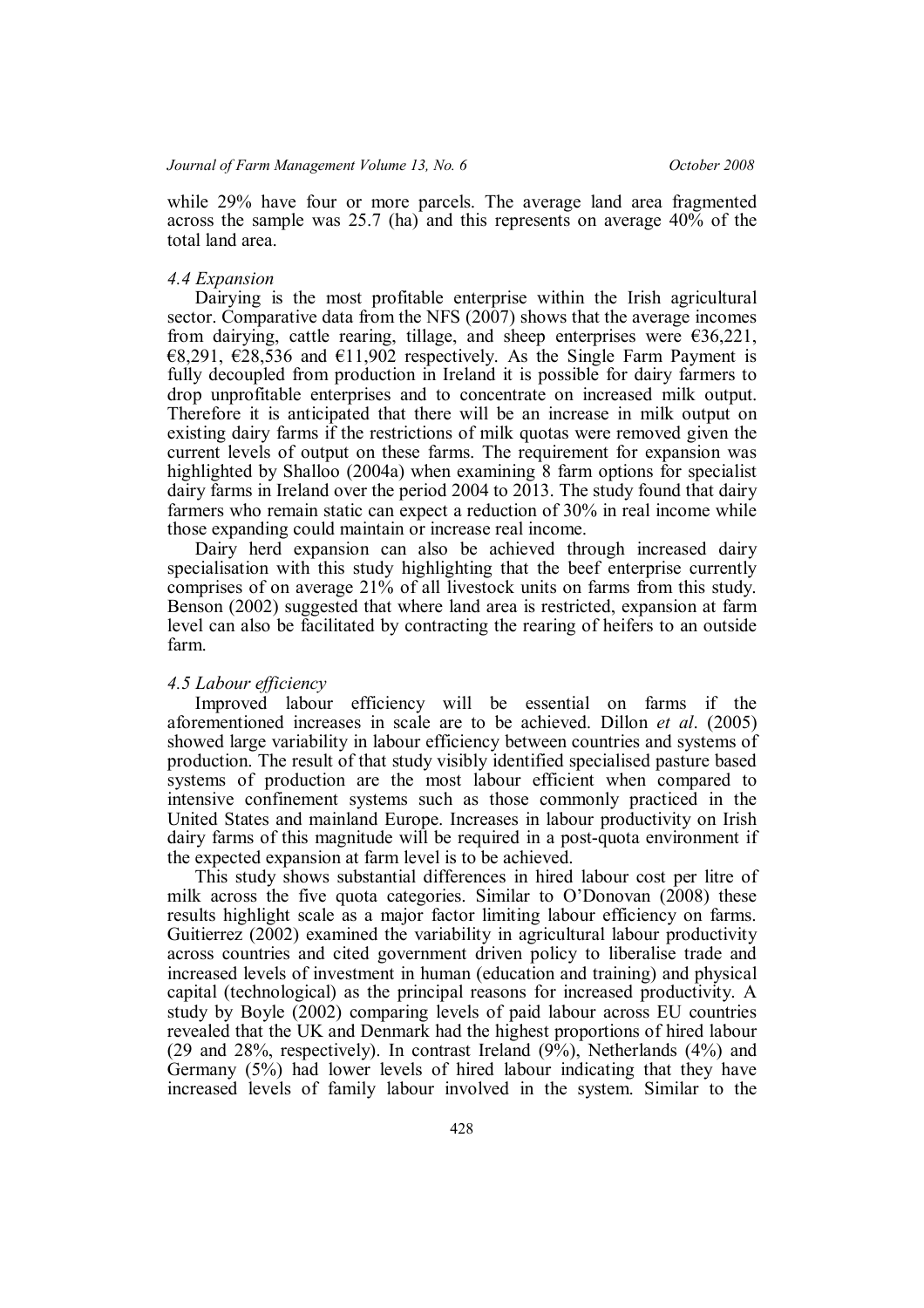findings of this study Hadley *et al*. (2002) observed that as herd size increased, labour efficiency improved because of labour saving, technology adoption, specialization and economies of scale.

#### *4.6 Successor*

Results from the survey reveal that on 45% of farms a successor has been identified which is similar to previous findings. Giraud and Baker (2005) studying succession across countries found that a successor was identified in 53, 27, 40, 43, 29 and 51% of cases in England, France, Ontario, Quebec, Iowa and California, respectively with successors identified more frequently on large herds. Research by Glauben *et al*. (2002) found that as farm size increases, the probability of farm succession increases as larger farms hold the best prospects for providing a potential successor with a reasonable and secure income. Unlike the current survey however, where no differences in quota change during the period from 1998 to 2006 were observed. Glauben *et al*. (2002) also noted that farm operators with successors display greater initiative and motivation to expand their enterprises, however this disparity may relate to the restrictive nature of the milk quota system in Ireland.

## *4.7 Off farm employment*

The availability of employment outside of agriculture has meant that a broad range of options are available to farm families in order to supplement farm income, with the result that farmers must now closely examine their farming systems in terms of labour input and working hours (DAFRD, 2006b). Blank *et al*. (2004) in a study on agricultural profit and household wealth came to the conclusion that non-farm employment can help substitute for farm capital. This highlights the fact that farm households are diversifying their portfolios in search of alternative forms of revenue to supplement household income. Results from this survey reveal off farm employment levels for farm operators are relatively low at 15%. This is perhaps surprising for the smaller quota categories that have an average herd size of 40.5, 54.9 and 68.5 cows in quota categories Q1, Q2 and Q3, respectively. Labour efficiency studies both in Ireland (O'Donovan, 2008) and New Zealand (IFCN, 2002) showed that one labour unit could manage 90 to 170 cows thereby denoting widespread labour inefficiency among the smaller quota categories of this survey. Gasson and Errington (1993) suggest that for British farmers, the non-pecuniary benefits of farm work, such as job satisfaction, are so great that off-farm work is very much the last resort, taken up to fulfil the immediate cash requirements of the family.

## *4.8 Farm facilities*

Twenty percent of surveyed farms have winter housing facilities capable of holding greater numbers of animals with 5% having capacity for more than 15 additional cows. As quota size increases the ability of farms to accommodate more cows also increases. Shalloo *et al* (2004a) compared net profit and cash flow under eight different production systems including expansion using conventional ( $\epsilon$ 1,591/cow) and low cost winter housing strategies ( $\epsilon$ 262/cow)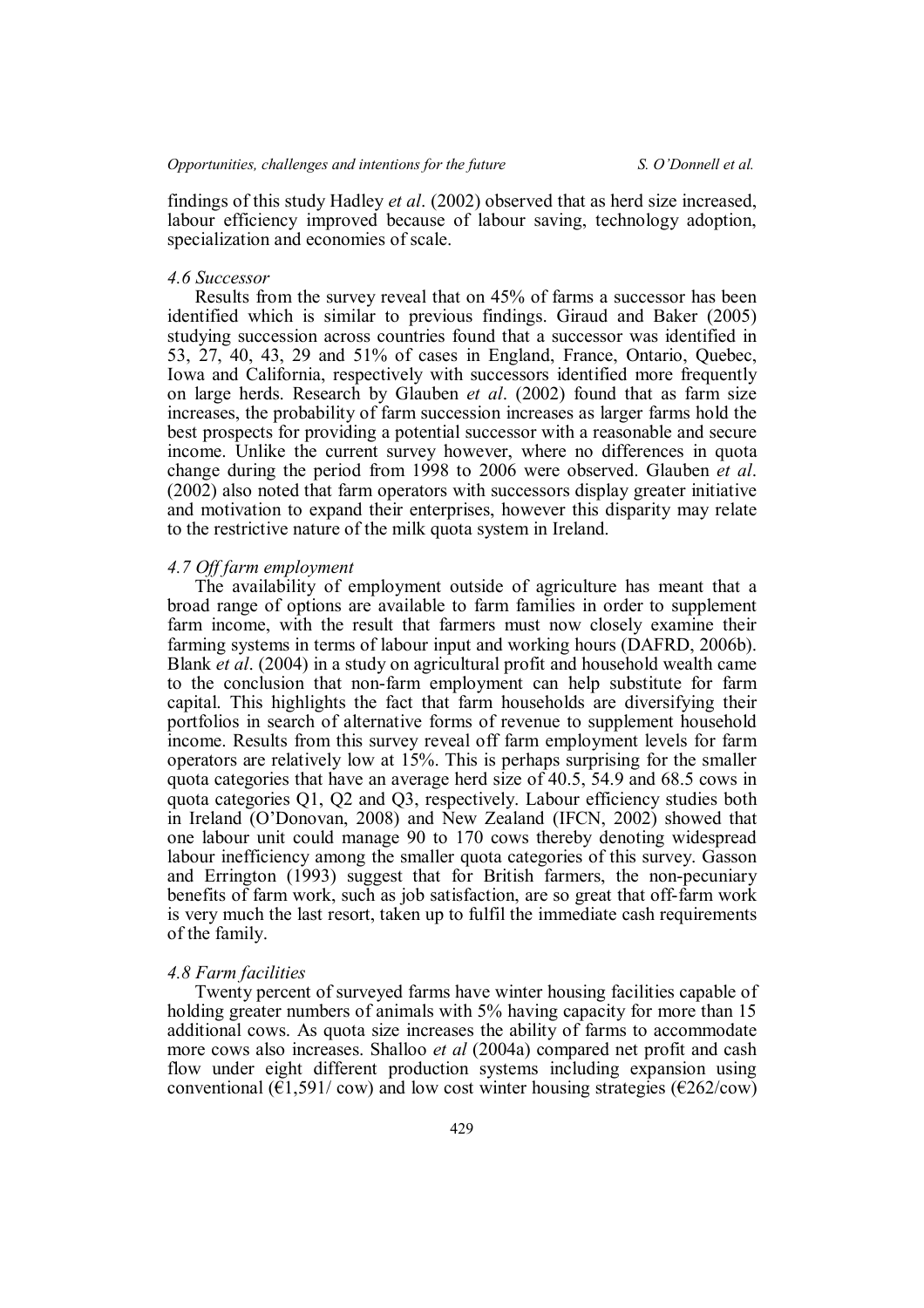(cows wintered on a standoff pad and slurry stored in an earthen bank tank). Expansion using low cost housing or existing building conversions (e.g. beef cattle housing) greatly facilitates an increase in income in comparison with conventional expansion.

## **5. Conclusions**

The objective of this paper was to examine the limitations, opportunities and challenges facing Irish dairy producers based on a survey of 800 suppliers. The study emphasises the merits of a telephone survey as a mechanism of extracting precise numeric and attitudinal information from a large sample population. A key message emerging from the study is that there is considerable scope for increasing the efficiency of production of individual farms through expansion. There will be a requirement for a radical rethink on how milk is processed in Ireland based on the number, type, age and location of some of the facilities currently in use and the requirement for further facilities. This study has highlighted the need for a further study to determine the expansion direction of the entire Irish Dairy Industry. The results show considerable underutilisation of existing animals, land and labour with considerable scope for increased productivity. Scale of enterprise has been identified as one of the major factors influencing labour efficiency, the availability of a successor and productivity per cow and per hectare.

## **References**

Bauer, J.S., French, K.D. 2006. Pulmonary practice profiles: Results of a practice performance survey. *Chest* 130 (3):885-9.

Benson, G. 2002. *Contract Raising Heifers*. North Carolina State University, Department of Agricultural and Resource Economics, Fact Sheet No. 21.

Blank, S.C., Erickson, K.W., Moss, C.B., Nehring, R. 2004. Agricultural profits and farm household wealth. *American Journal of Agricultural Economics* 86 (5), 1299-1307.

Boyle, G. E., Brown, S., Reagan, K. 2002. *The competitiveness of Irish agriculture.* Report for the Department of Agriculture and Food. Published by the Irish Farmers Journal and the AIB Group, Dublin.

Brereton, A.J. 1995. Regional and year to year variation in production. In: Jeffrey, D.W., Jones, M.B. & J. H McAdam (eds.) 1995 *Irish Grasslands – their biology and management*: Dublin Royal Irish Academy, 12-22. http://www.ag-econ.ncsu.edu/faculty/benson/factsheet21.PDF [Accessed: 13.8.07]

Carsjens, J.G., van der Knaap, W. 2001. Strategic land-use allocation: dealing with spatial relationships and fragmentation of agriculture. *Landscape and Urban Planning* 58 (2-4), 171-179.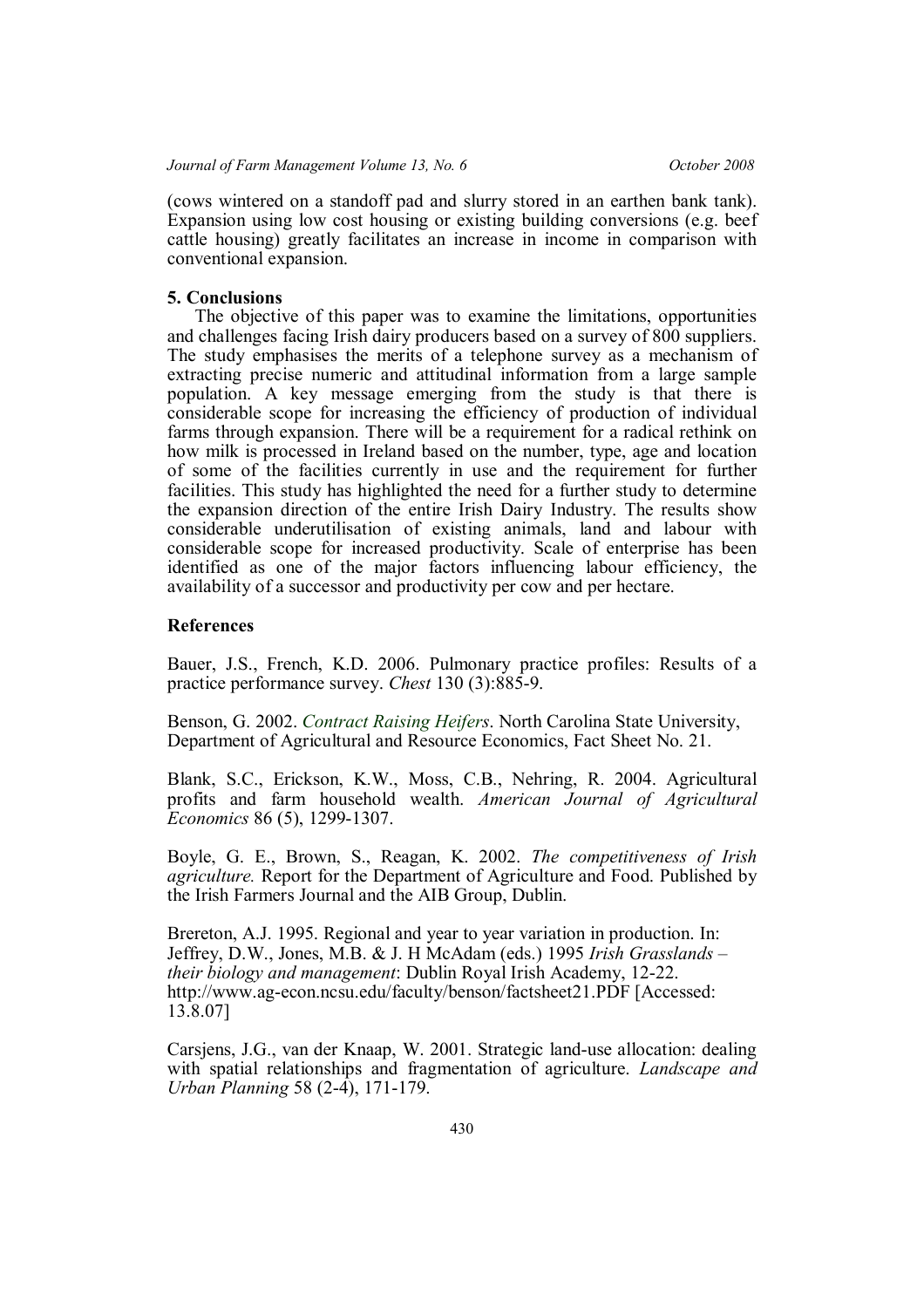Central Statistics Office (CSO). 2007(a). *Agriculture Land Sales by State, Quarter and Statistic*. CSO, Cork. Ireland. Online:X http://www.cso.ie/px/ pxeirestat/database/eirestat/Agriculture%20and%20Fishing.asp.[Accessed 12.8.07]

Central Statistics Office (CSO). 2007(b). *Labour market and earnings*. CSO, Cork. Ireland. Online:X http://www.cso.ie/statistics/LabourForce.htm . [Accessed: 25.8.07]

Central Statistics Office (CSO). 2000. *Principal statistics in relation to agriculture.* CSO, Cork. Ireland. Online:.http://www.cso.ie/ releasespublications/pragrifishpubshardcopies.htm. [Accessed: 1.9.07]

Department of Agriculture, Food and Rural Development (DAFRD), 2007. *Milk quota trading scheme*. DAFRD, Dublin. Ireland. Online:X http:// www.agriculture.gov.ie/index.jsp?file=schemes/milkquotatrading/ milkquotatrading.xml

Department of Agriculture, Food and Rural Development (DAFRD), 2006a. *Compendium of Irish Agricultural Statistics 2006.* DAFRD, Dublin. Ireland. Online:X http://www.agriculture.gov.ie/index.jsp?file=publicat/ compendium2006/intr.xml [Accessed. 20.7.07]

Department of Agriculture, Food and Rural Development (DAFRD), 2006b. *Annual review and outlook for agriculture and food 2005/2006*. DAFRD, Dublin. Ireland. Online:X http://www.agriculture.gov.ie/publicat/ publications2005/annualrev2004-2005/aro2004-2005e.pdf [Accessed. 8.9.07].

Dillon, P., Hennessy, T., Shalloo, L., Thorne, F., Horan, B. 2006. Long term vision for the Irish Dairy Industry, *National Dairy Conference 2006*. Teagasc. Ireland.

Dillon, P., Roche, JR., Shalloo, L., Horan, B. 2005. Optimising the financial return from grazing in temperate pastures. *Proceedings of a satellite workshop of the XXth International Grassland Congress*, July 2005, Cork, Ireland.

Eurostat, 2007. *Statistical Yearbook*. Statistical Office of the European Communities in Luxembourg. Agriculture.

FAPRI [Food and Agricultural Policy Research Institute], 2006**.** World *Agricultural Trade Reform and the WTO Doha Development Round: Analysis of the Impact on EU and Irish Agriculture*. Teagasc Rural Economy Research Centre, Athenry, Galway, Ireland. Online: http://www.tnet.teagasc.ie/fapri [Accessed 01.09.07].

Gasson, R., Errington, A. 1993. *The farm family business.* CAB International, Wallingford, Oxon OX10 8DE, UK.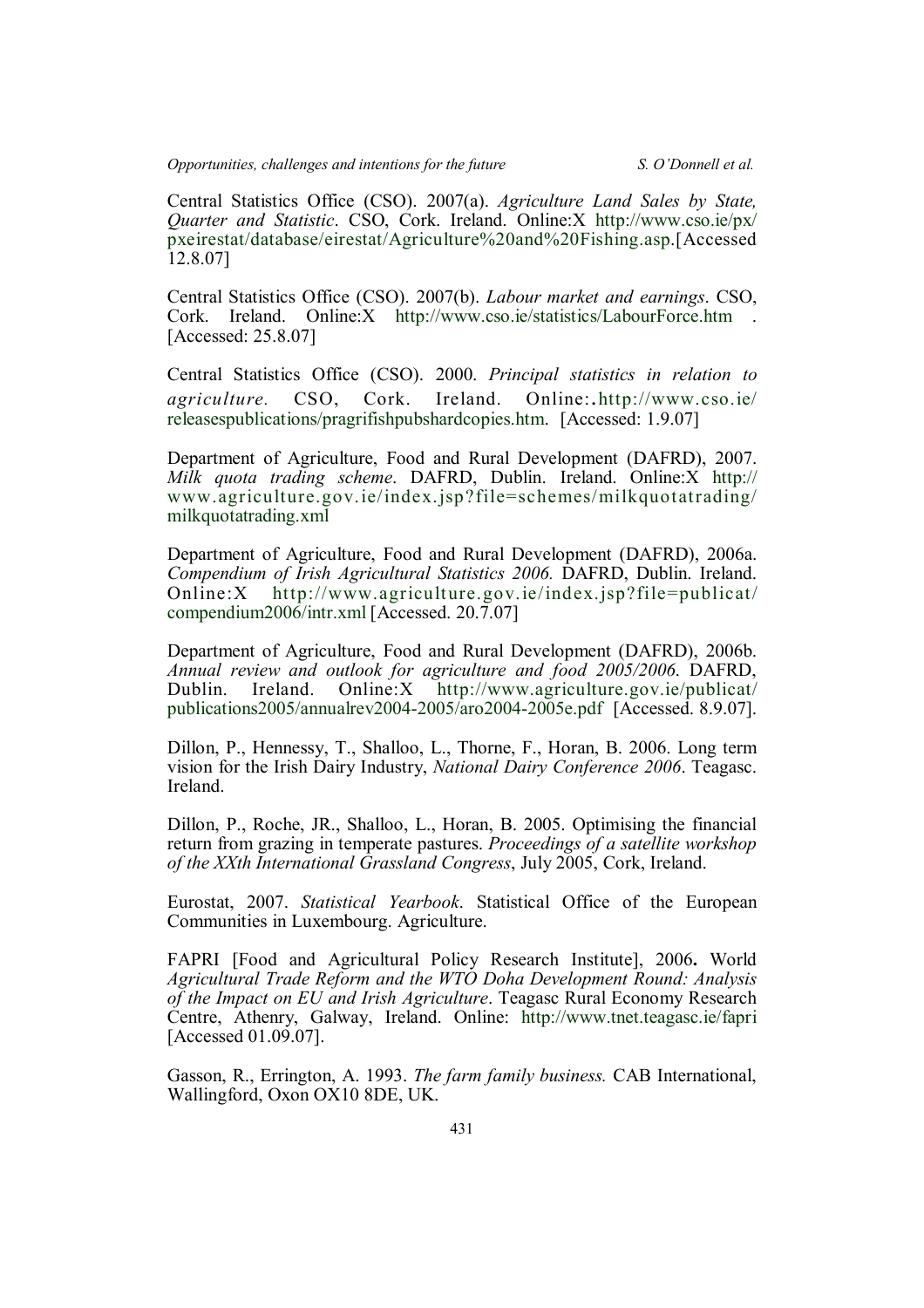Giraud, D., Baker. J.R. 2005. *Farm and ranch succession in a rural California county; Extending the Farm Transfer Project*. Rural Sociological Society. Online:X http://ruralsociology.org/annual-meeting/2005/Giraud-Baker.pdf [Accessed: 31.07.07].

Glauben, T., Tietje, H., Weiss, C., 2002. *Intergenerational succession on family farms. Department of Food Economics and Consumption Studies*. University of Kiel. Germany.

Hadley, G.L., Harsh, S.B., Wolf, C.S. 2002. Managerial and financial implications of major dairy farm expansions in Michigan and Wisconsin. *Journal of Dairy Science* 85, 2053-2064.

Hennessy, T. 2007. *CAP health check analysis: Farm level analysis of EU milk quota expansion*. Teagasc Rural Economy Research Centre. Athenry, Galway.

Hester, E., Johnson, K. Crane, L., Schilling, L., Dellavale, R., 2004. Indoor UV tanning operator opinion regarding youth access: An electronic survey. *Journal of the American Academy of Dermatology* 51 (5), 814-816.

Horan, B., Dillon, P., Faverdin, P., Delaby, L., Buckley, F., Rath, M. 2005.

Huffman, W.E. 1977. Interactions between Farm and Non Farm Labor Markets*. American Journal of Agricultural Economics*. 59 (5), 1054-1061.

IFCN [International Farm Comparison Network]. 2006. *Dairy Report. 2006.* International Farm Comparison Network. ISSN 1610-434X.

IFCN [International Farm Comparison Network]. 2002. *Dairy Report. 2002.* International Farm Comparison Network. ISSN 1610-434X.

Irish Dairy Board. 2006. *Irish Dairy Industry Profile*. Online:X http:// www.idb.ie/facts/facts7.htm [Accessed: 16.8.2007]

Jha, R., Nagarajan, H., Prasanna, S. 2005. *Land fragmentation and its implications for productivity: Evidence from Southern India*. Australian South Asia Research Centre. Canberra. Australia.

Lips, M., Reider, P. 2005. Abolition of raw milk quota in the European Union: A CGE analysis at the member country level. *Journal of Agricultural Economics* 56 (1), 1-17.

NBRI [National Business Research Institute] 2007. *Telephone surveys*. Online: http://www.nbrii.com/Deploy\_Surveys/Telephone\_Surveys.html [Accessed 18.8.07]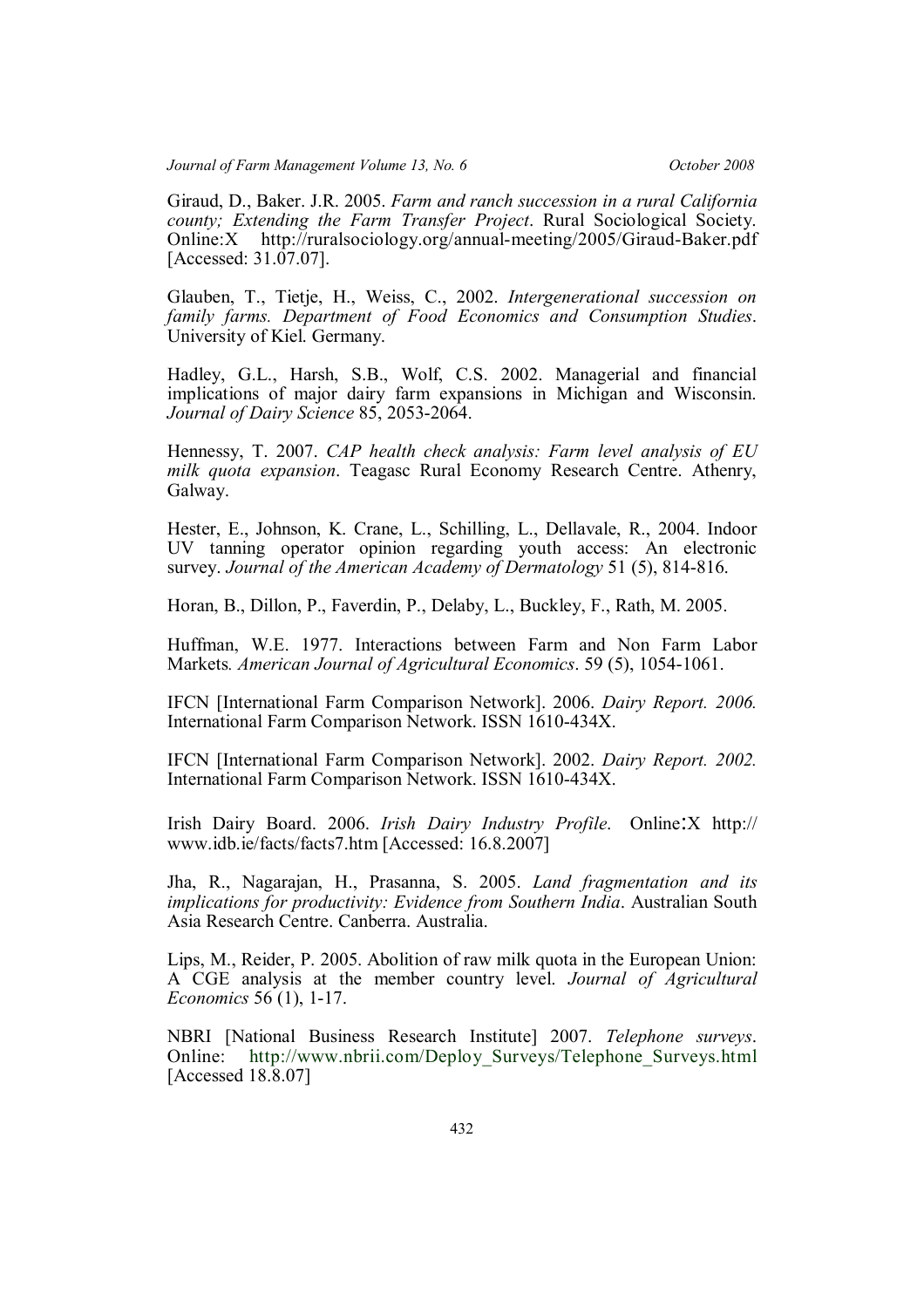National Farm Survey (NFS). 2007. Teagasc, Dublin, Ireland.

National Farm Survey (NFS). 2005. Teagasc, Dublin, Ireland.

O'Donovan, K. 2008. *Labour efficiency on Irish dairy farms.* PhD thesis, Submitted, University College Dublin. Ireland.

SAS User's Guide: Statistics, Version 8 Edition 1999. SAS Inst., Inc., Carey NC.

Shalloo, L., O'Donnell, S., Horan, B. 2007. Profitable dairying in an increased EU milk quota scenario. *Teagasc National Dairy Conference 2007*, Kilkenny. 2007.

Shalloo, L., Dillon, P. 2006. *Is milk quota worthless*? Teagasc National Dairy Conference 2006. South Court Hotel. Limerick.

Shalloo, L., 2005. Stating the Reality. *Irish Grassland Association Journal* 39, 37-46.

Shalloo, L., Dillon, P., Rath, M., Wallace, M., 2004a. The Luxembourg common agricultural policy reform agreement: Irish dairy farmer's development options. *Journal of Farm Management*. 12 (d), 911-104.

Shalloo, L., Dillon, P., O'Loughlin, J., Rath, M., Wallace, M. 2004b. Comparison of a pasture based system of milk production on a high rainfall, heavy clay soil with that on a lower rainfall, free draining soil. *Grass and Forage Science.* 59 (c), 157-168.

Thorne, F., Fingleton, B. 2005. Irish dairy farming-Can we compete? Teag*asc National Diary Conference 2005*. Waterford.

Van Hung, P., MacAulay, G.T, Marsh, S.P. 2007. The economics of land fragmentation in the North of Vietnam. *The Australian Journal of Agricultural and Resource Economics* 51: 195-211.